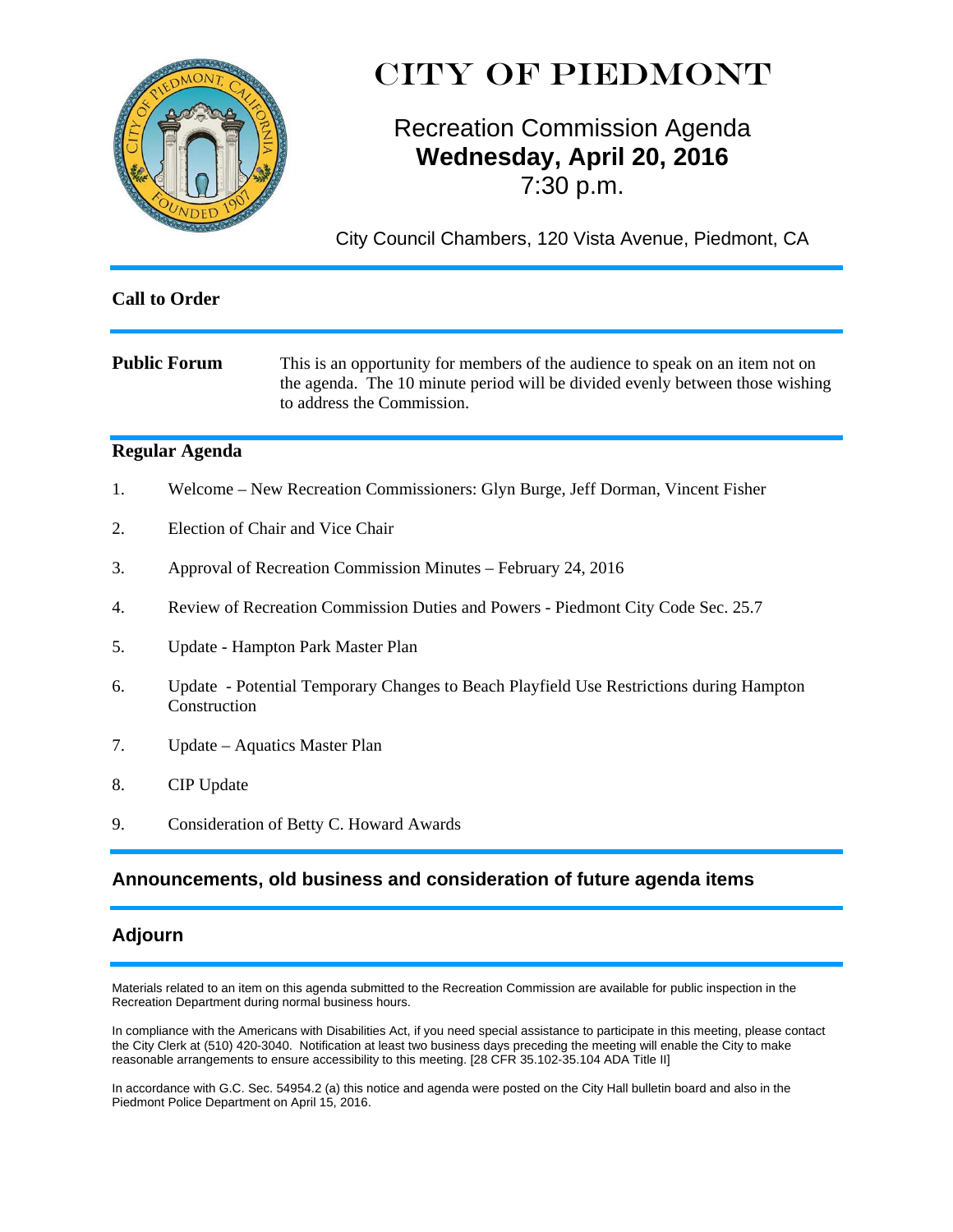### **DRAFT**

### **PIEDMONT RECREATION COMMISSION**

Regular Meeting Minutes for February 24, 2016

A Regular Session of the Piedmont Recreation Commission was held January 20, 2016, in the City Hall Council Chambers at 120 Vista Avenue. In accordance with Government Code Section 54954.2(a) the agenda for this meeting was posted for public inspection on February 17, 2016.

| <b>CALL TO ORDER</b>     | Chair Stephen Mills called the meeting to order at 7:30 p.m.                                                                                                                                                                                                                                                                                                                                                                                                                                                                                                                |
|--------------------------|-----------------------------------------------------------------------------------------------------------------------------------------------------------------------------------------------------------------------------------------------------------------------------------------------------------------------------------------------------------------------------------------------------------------------------------------------------------------------------------------------------------------------------------------------------------------------------|
| <b>ROLL CALL</b>         | Present: Chair Stephen Mills; Commissioners Brian Cain (arrived at 7:40)<br>p.m.), Kimberly Hebert, Carrie Graham Lee, Nick Levinson and Steve<br>Roland                                                                                                                                                                                                                                                                                                                                                                                                                    |
|                          | <b>Absent: Vice Chair Elizabeth Andersen</b>                                                                                                                                                                                                                                                                                                                                                                                                                                                                                                                                |
|                          | <b>Staff: Director Sara Lillevand</b>                                                                                                                                                                                                                                                                                                                                                                                                                                                                                                                                       |
| <b>PUBLIC FORUM</b>      | There were no speakers.                                                                                                                                                                                                                                                                                                                                                                                                                                                                                                                                                     |
| <b>REGULAR CALENDAR</b>  | The Commission considered the following items of regular business:                                                                                                                                                                                                                                                                                                                                                                                                                                                                                                          |
|                          | Commissioner Levinson questioned whether his name shows as absent in<br>a couple of places in the minutes. Ms. Lillevand clarified that<br>Commissioner Levinson was noted as arriving late at roll call, absent for<br>the vote for the minutes, and identified upon his arrival.                                                                                                                                                                                                                                                                                          |
| <b>Minutes</b>           | Resolved, that the Recreation Commission approves, as submitted, its<br>meeting minutes of January 20, 2016.<br>Moved by Levinson, Seconded by Roland<br>Ayes: Hebert, Lee, Levinson, Roland and Mills<br>Noes: None<br>Absent: Andersen and Cain                                                                                                                                                                                                                                                                                                                           |
| <b>Chair's Report</b>    | Chair Mills had no report.                                                                                                                                                                                                                                                                                                                                                                                                                                                                                                                                                  |
| <b>Director's Report</b> | Director Lillevand gave the following report:<br>Registration went live today for residents to register on-line for<br>$\circ$<br>spring classes. For the first time the department did not print a<br>spring brochure and all residents received a postcard in the mail<br>letting them know the Activity Guide could be viewed on-line<br>and that on-line registration started February 24 <sup>th</sup> . A summer<br>brochure will be printed, but given the spring brochure is the<br>smallest of the year, staff determined that they could save costs<br>and paper. |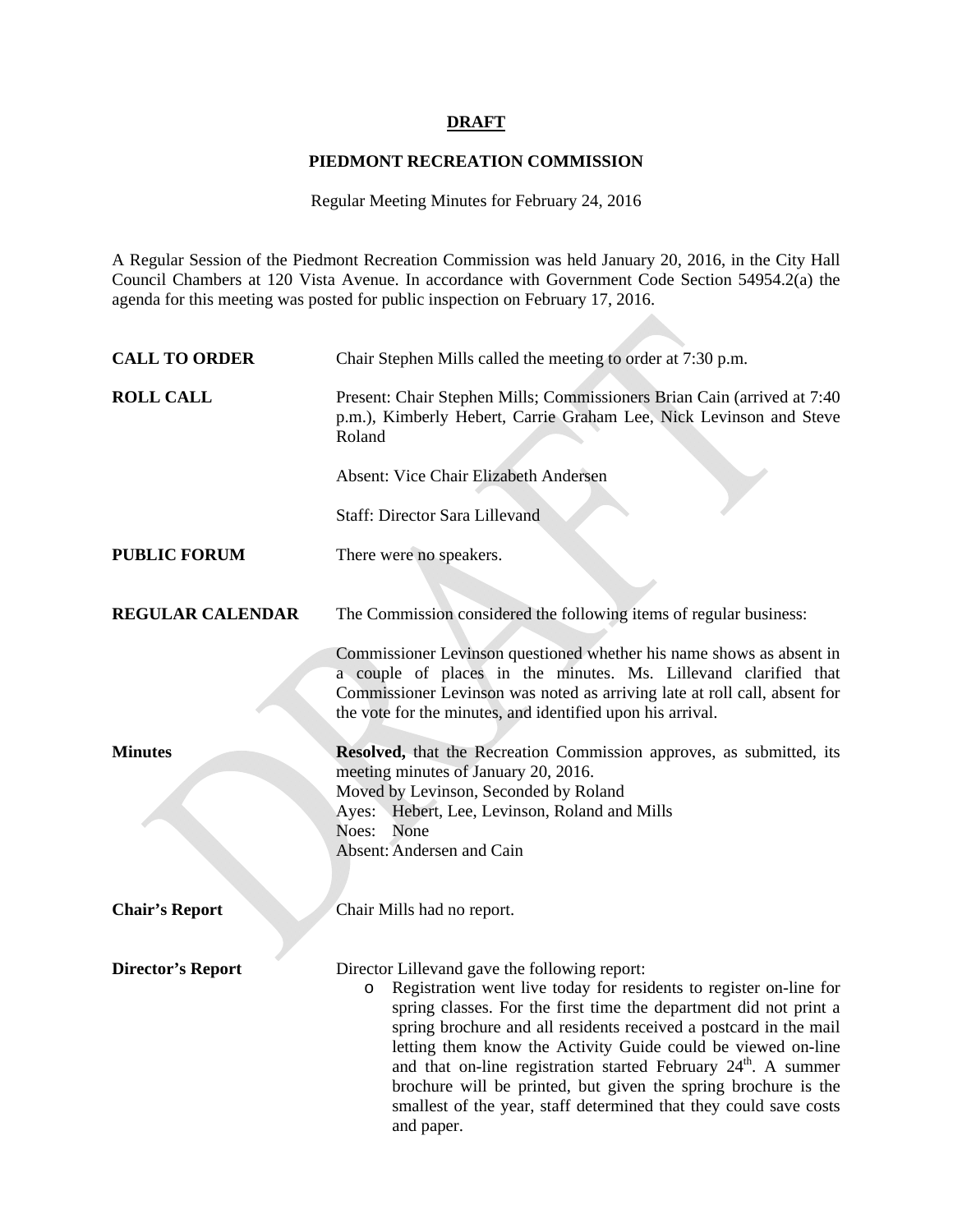- o They had good registration numbers today. If people cannot access programs on-line or they do not have a computer, they can contact or visit the Recreation Department and staff can provide assistance.
- o Summer registration will go to print tomorrow and go live on March  $16<sup>th</sup>$ . They are printing hard copy summer brochures and those should land in mailboxes during the week of March  $7<sup>th</sup>$ . They will also be viewable on-line by March  $4<sup>th</sup>$ .
- o The Recreation Department is hosting a Summer Camp Fair this Sunday from 11:00 a.m. to 1:00 p.m. at the Recreation Department patio. There will be advanced copies of the summer brochure available on hand on Sunday and staff to answer questions and help families plan their summer.
- o They have expanded their offerings for middle and high school aged kids for the summer and added a new program called Summer Side Kicks where high school students will be trained to provide one-on-one assistance to participants who need that in order to fully participate in their programs.

 Commissioner Lee thanked Ms. Lillevand for alerting her about the brochure not being printed and said she remembers that when surveying other recreation departments, postcards were prepared for smaller seasons.

 Commissioner Levinson asked and confirmed that the cost for the summer brochure is in excess of \$10,000 to print and additional costs for mailing. Ms. Lillevand said the man-hour work is still the same, but the costs are significant to print and mail brochures.

 **Linda Beach Playfield** Ms. Lillevand stated Hampton Field is one of three City-owned sports  **Use Restrictions** fields and this is targeted to be under construction from June 2016 to February 2017 which will have significant impact on field space. The biggest impact will be on Recreation Department programming during the summer and in the U-8 Soccer program that Piedmont Soccer runs in the fall. Hundreds of boys and girls participate every year and last fall 22 U-8 practices and 15 U-8 games took place each week at Hampton Field in the fall.

> Piedmont Unified School District has been extremely accommodating and has allocated the Witter Softball Field to Piedmont Soccer Club for weekday use next fall which will take care of most of the practice needs that will have been displaced. Weekend game space is still sorely lacking.

> Ms. Lillevand recommended for discussion tonight the possibility of temporary changes to use restrictions at Beach Field during the field closure at Hampton Field, as follows: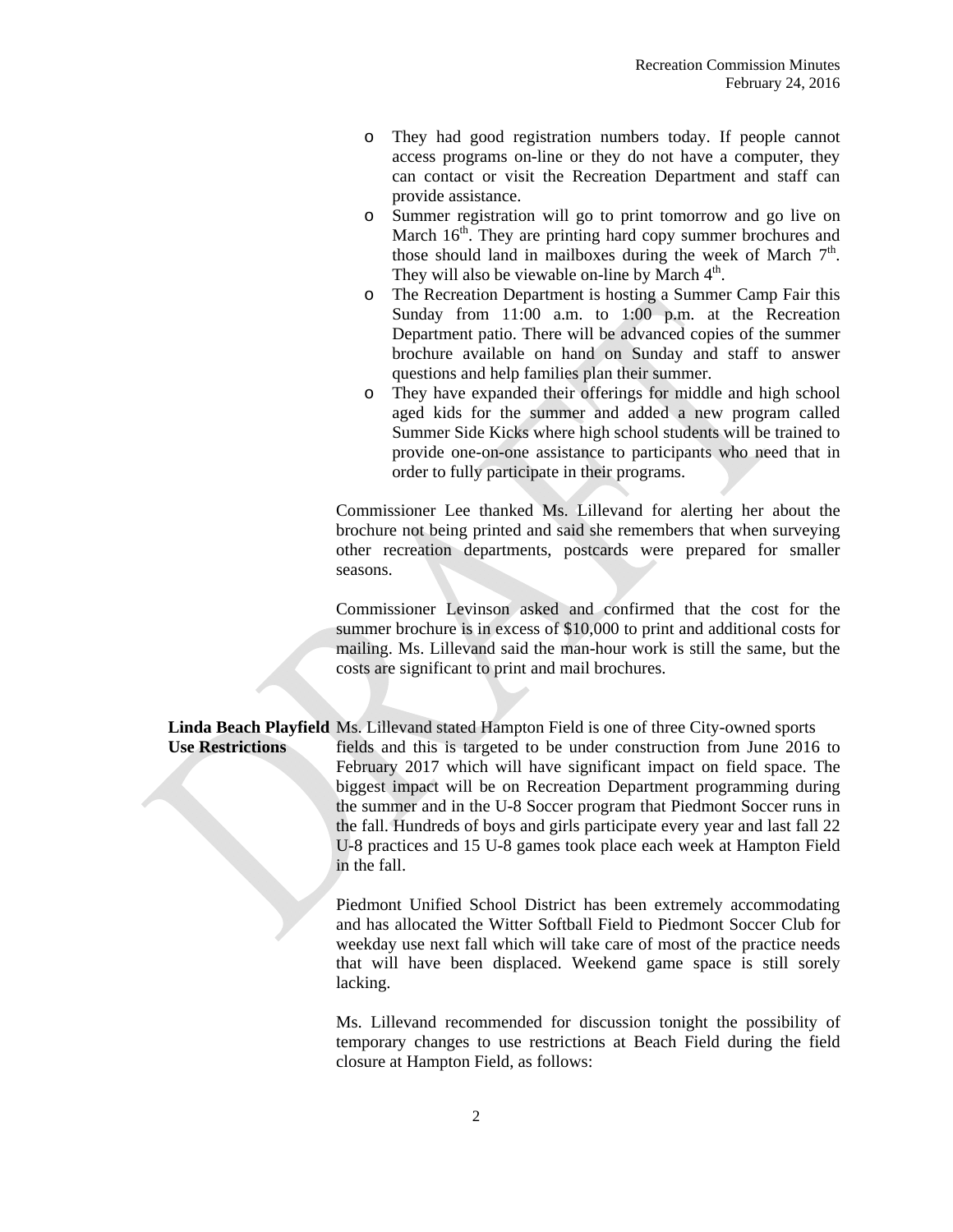- No changes to the weekday restrictions or to the field lighting;
- Extending the Saturday permitted use to 6PM with no game starting after 5PM. Currently the restriction is 9-5 and this would go to 9-6.
- There is no scheduled use of Beach Field on Sundays and she proposed that Sunday mirror the Saturday use from 9-6 during the duration of construction at Hampton Field.

Chair Mills opened the public forum.

- **Noted Present** Commissioner Cain was noted present at 7:40 p.m.
- Public Comments Mark Pollock, 325 Howard Avenue, said he and neighbors will experience no impacts from the proposed changes and said the kids' sounds do not rise to the threshold of a nuisance. However, a group of adult males play on Saturday afternoon until dark and they significantly exceed noise thresholds. They feel entitled to use the field, police do not enforce noise or the 5PM cut-off time, and he asked that this nuisance be resolved.

 Commissioner Hebert said she shops for groceries at Piedmont Grocery and she personally stopped and had altercations with these men. The City changed the rules such that they were only allowed to play half on the field. She said she has sat in her car and has watched them even playing in the rain. They play at 4PM, take up parking, can be heard when driving by with windows up, and she wants the neighbors to know that this has been an ongoing problem which the Recreation Commission is aware of.

She said they have invited the players to come and talk to them but none of them attend public meetings. There have been field monitors who show up to ensure they were abiding by rules and the City is not ignoring the situation.

 Commissioner Cain said he, Commissioners Levinson and Mills have a unique perspective about this and they have seen if from all sides. He said if their agenda is to shut the game down and their calamity is lack of field space, he suggested eliminating this opportunity.

 Jason Lambert, 801 Oakland, said in terms of supporting the use restriction and temporary removal for Sundays and Saturday evenings make sense. The U-8 Soccer program needs a place to play and they only have 3 fields that make sense. To the extent possible, particularly on Sundays, he asked if scheduling accommodations could be made so neighborhood families have time to play, as it is the only time of the week where local families and people in the neighborhood have time. And, based on his experience he asked to avoid scheduling before 10AM or 11AM, this would help groups.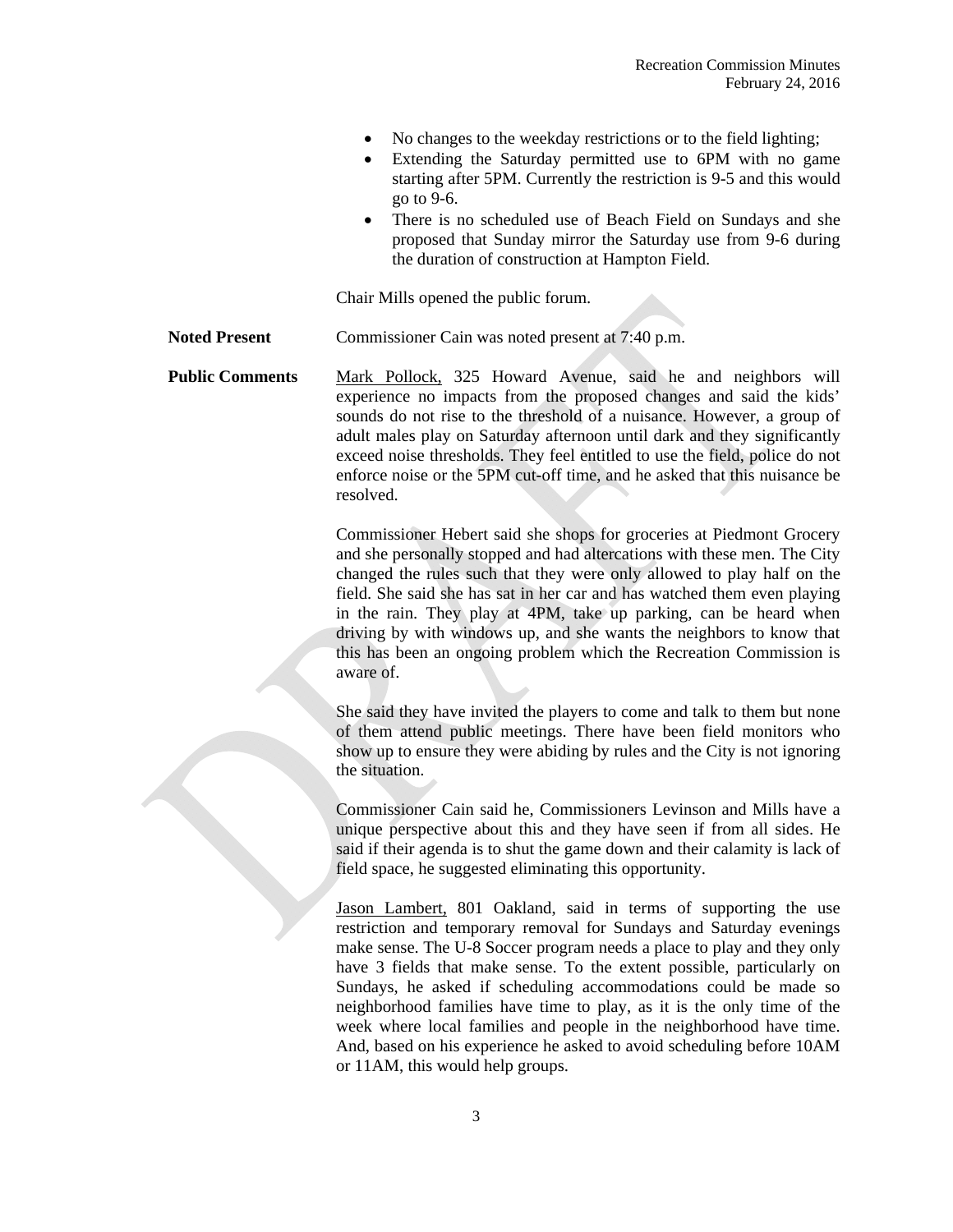Chair Mills returned discussion to the Commission.

 Commissioner Roland asked whether the City has determined exactly how much time is needed. Also, at the last meeting the Commission talked about whether or not there could be games at the Witter Baseball Field, but this was not mentioned.

Ms. Lillevand said staff does not yet have an answer on using the right field at Witter baseball. She said extending the hour on Saturday and getting 9 hours on Sunday may just cover what they need. Currently there are games at Hampton Field all day Saturday from 9-5 and noon-5 on Sunday. She thinks it is close enough where if games could be just a bit shorter and perhaps less time is spent in between games, they can make it work if they have similar numbers of players this year. She said she does not think noon-5 on Sunday at Beach Field is enough time in their current setup unless space can be found elsewhere. Ideally, they would have right field at Wiitter in addition to the extra 9 hours at Beach.

Commissioner Hebert asked about baseball being taken away at Hampton Field. Ms. Lillevand said there is no baseball there in the fall. She believes fall ball takes place at Coaches and Witter. She said the start date is targeted for June 13 such that construction is completed before the start of baseball season in late February.

Commissioner Hebert asked if the summer camps held at Witter Field will be held on Beach Field. Ms. Lillevand said Beach is maxed out with programs in the summer and staff has done a great job of brainstorming ideas so they have not cut anything from summer programming, but they will have a lot at Hampton this summer. Some will be at Beach, some at Coaches, Wildwood Playground, on basketball courts, and the school district has been working with them in this process.

Commissioner Lee asked if the park could be used. Ms. Lillevand said they do use the park and the amphitheater as a home base and the lower level of Community Hall. They often have multiple camps running there each week.

Chair Mills asked if Crocker Park could be used for smaller kids. Ms. Lillevand said they talked about Crocker Park and Dracena Park which are not currently used and will not have either of those facilities in the brochure being printed. There are a few things that are to be determined if they need to, but given the use restrictions, they decided to move quickly to come up with other alternatives.

Commissioner Roland asked if the City maximizes use at Havens for soccer type events. Ms. Lillevand said the U-6 Soccer Club uses Havens a lot and they will continue to maximize its use. Commissioner Roland supported spreading use around fields and neighborhoods. If there is no other way than to use Beach for 9 hours a day for both weekend days and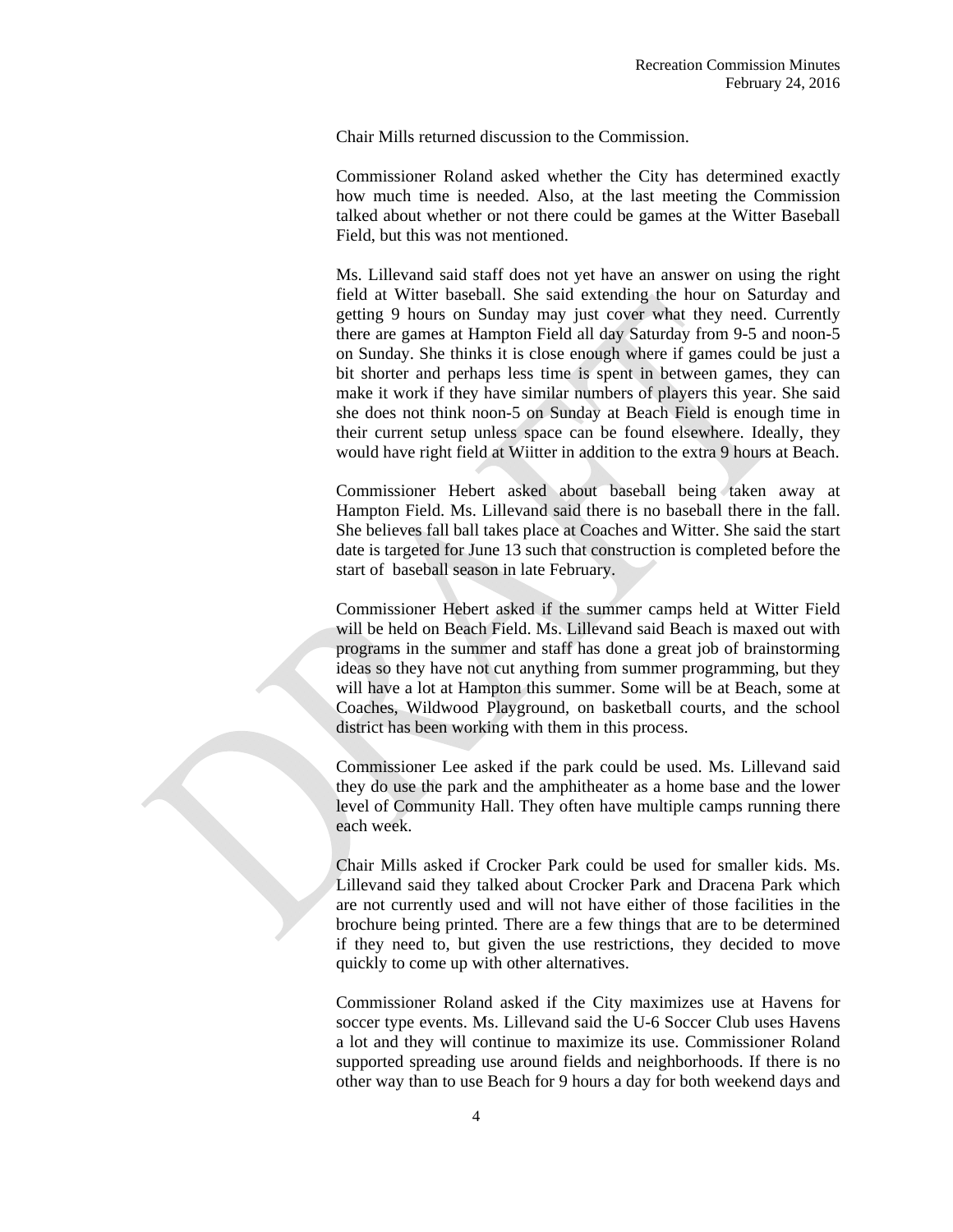they have exhausted all other efforts, he would support doing that. But, he would only support this if they cannot find another space because as a matter of fairness, if they could carve out time for people to use the field or to have peace and quiet, the City should try and accommodate that.

Commissioner Levinson suggested recommending to the soccer club that they schedule a 9 to 10 AM game on Sunday if they need that time. Commissioner Hebert also suggested holding one game in the morning and then doubling them up as it gets later in the afternoon which might allow for two activities going on and for families to access play time.

Ms. Lillevand stated Sunday will always be a particular challenge which has heated up in the last few weeks. She has received calls about people not following rules and not behaving well with each other. The City hired a monitor for Beach Field today and he will begin this Sunday and continue to monitor on Sundays.

Chair Mills said given ideas discussed he asked if scheduling kids on the field help solve some of the other problems regarding usage. Ms. Lillevand said she recognized this may help in the afternoons but there are currently three groups that arrive between 9:30 and 10:00 a.m. on Sundays who want the same half of the field. Commissioner Hebert suggested then scheduling games on all fields at those times. Ms. Lillevand said another idea is to schedule one field game and one side be used for open play. She noted there is nothing permitted on Sundays and half of the field by the tennis court can be used for a semi-organized pickup game and the other half left alone for free play.

Chair Mills said when he was running U-8 soccer programs, the two fields were used for two games, yet it was a total of two teams. It would not therefore be practical to split the field for half of the kids and half of the community. Otherwise they could change the hours and ask the club to leave 9:00 open.

Commissioner Roland suggested seeing how things go and whether field use can be constrained a bit when the time comes unless they can formally find another space.

Commissioner Hebert recommended that once times are picked, if there is any remaining space on the field in-between scheduled times during construction, that it be designated only for free play.

Commissioner Levinson referred to emails from neighbors, stating the first is more concerned about not changing lighting, but it also talks about parking.

Ms. Lillevand recognized parking impacts; however, the City is looking to install bulb-outs at crosswalks on Linda at the same time the Linda Kingston Triangle work gets done. By doing this, the site lines become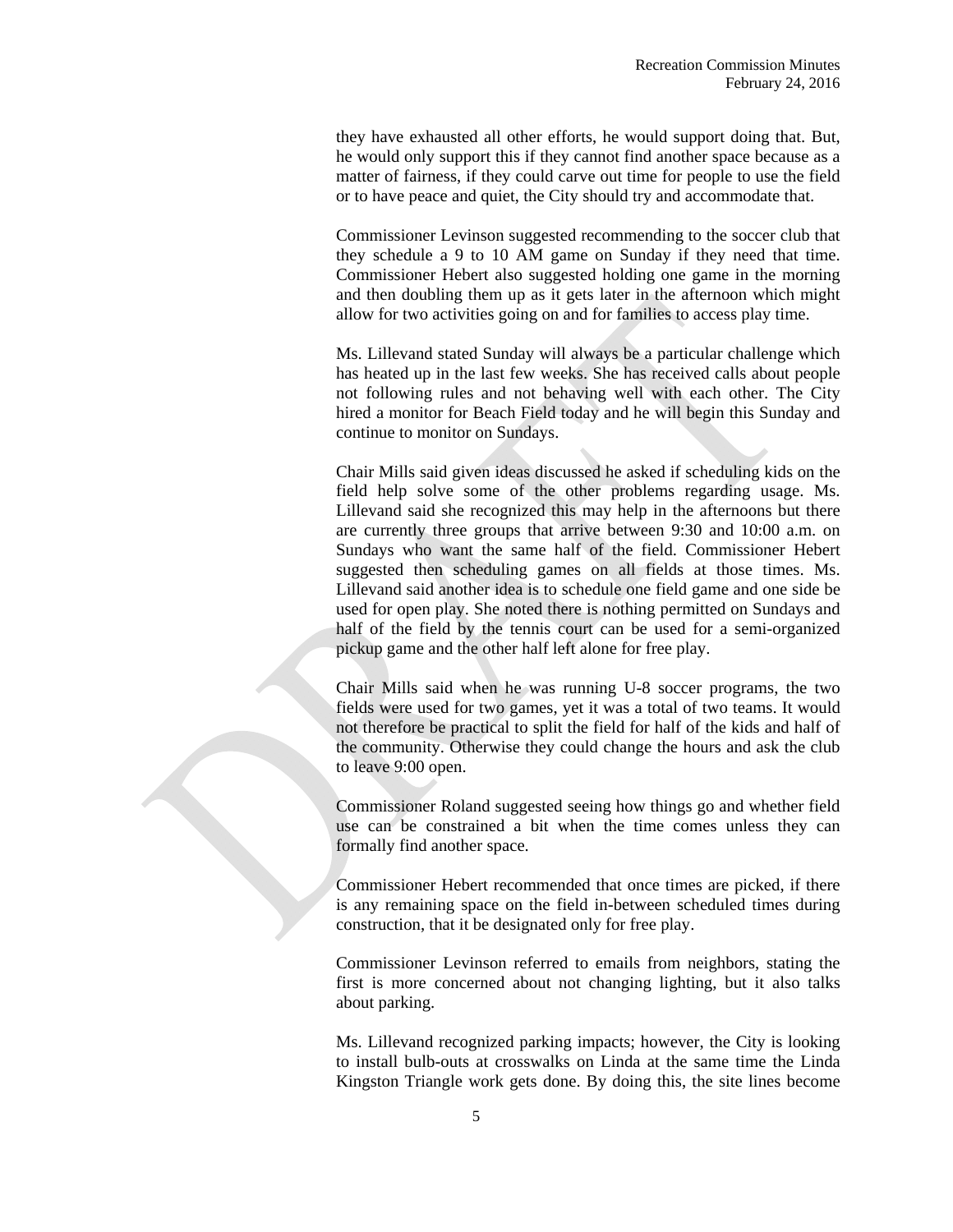better and more parking becomes available on Linda. She agreed to return with the number of parking spaces for the next meeting. Commissioner Hebert asked if police could enforce those illegally parked.

Chair Mills confirmed that a motion was needed to make a recommendation for hours proposed for one season of soccer or neighbors affected for 8 months.

Ms. Lillevand suggested extending the timeline through the construction timeline in order for staff to be able to review recreation programs and further alleviate adult group use issues. She said right now on Saturdays the park is open from 9AM to 8PM or dusk, whichever is later. On Sundays, the park is open from 9AM to 7PM and she might think about shifting times a bit given neighbors' comments.

Commissioner Roland said the Commission could suggest a 9 hour time commitment for either 9AM to 6PM or 10AM to 7PM subject to further exploration by the Recreation Department. Ms. Lillevand said it would be easier to manage the morning than the evening from a monitoring perspective, so leaving the 9AM to 10:30AM spot open and making sure it works is more manageable and less impact on the neighborhood than trying to deal with the later evening impacts. Also, they could post better signage, locking the gate on the Linda side and other things if they need to.

 **Resolved,** that the Recreation Commission recommends to the City Council that 1) amend the field use restrictions during the period of construction so that Beach Field can be used for 9 hours on Saturdays and Sundays with the exact hours, to be further studied by the Recreation Department; 2) that the Recreation Department be charged with making a concerted effort to determine if there is alternative space elsewhere in the City to alleviate some pressure on the need to use the full 9 hour block each day; 3) as a non-binding effort, the soccer club be encouraged to the extent feasible, to try and stay away from scheduling the full 9 hours on Sunday mornings if this is feasible, given the number of kids and teams; and 4) and that there will be no change in the lighting policy at the field. Moved by Roland, Seconded by Levinson

 Ayes: Cain, Hebert, Lee, Levinson, Roland and Mills Noes: None Absent: Andersen

 Commissioner Lee said one of the CIP projects is the Beach Field and she questioned whether the Commission should think about having something like Coaches Field if nighttime use is such a problem in the neighborhood, noting that those living on Howard have decks which are very close. Ms. Lillevand said in reading the code, there is the provision that the City could choose to lock the facility if needed and this would involve fencing at Howard.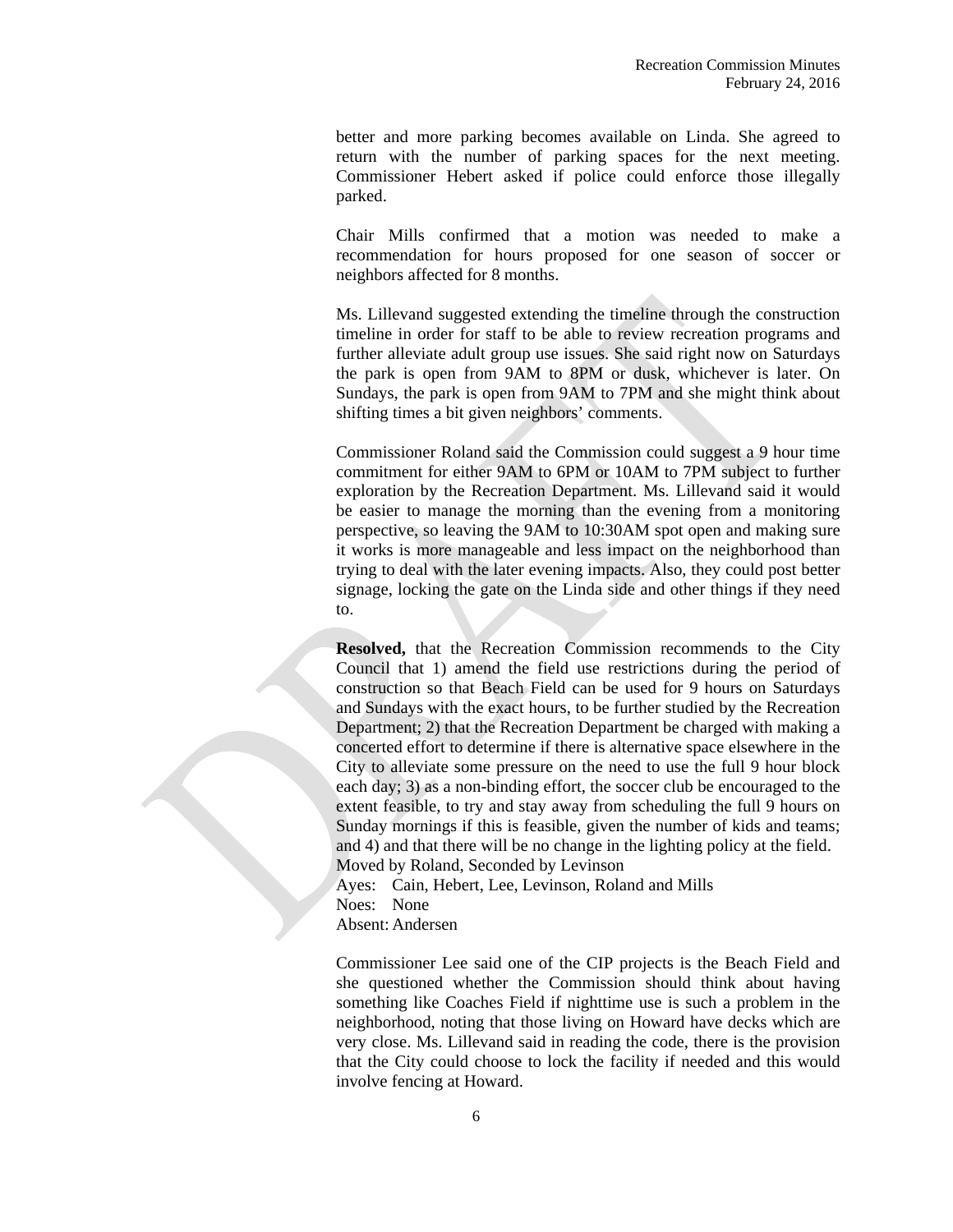- **Hampton Park Master Plan** Ms. Lillevand gave the following update:
	- o Construction drawings and specifications are complete.
	- o The project will be advertised for public bid very soon with a bid opening at the end of March/early April such that the contract can go to the City Council either at the April  $18<sup>th</sup>$  or May  $2<sup>nd</sup>$ meeting.
	- o This targets construction for June 13, 2016 which is the Monday after school lets out, as well as Piedmont Playschool finishes and Piedmont baseball/softball seasons complete.

 Commissioner Lee stated Hampton Field is completely fenced off which was to regrow the grass. She asked and confirmed that the fencing was supposed to come down this last week and it should be down by the end of the week.

 Commissioner Roland commented that the grass does look better and he noted that work was also done on the infield.

- o There is a working group of residents interested in closing the funding gap at Hampton and working diligently to secure more private funding. This core group includes Commissioners Andersen and Hebert and they will meet tomorrow and will have more information to share at the next meeting. The vision includes a donor area and work has been done at the LaSalle entry by Nancy Kent and Chester Nakahara as well as Harris Design to make some adjustments for donor bricks or paving stones, and others are assisting in the process as well.
- A user-friendly website will also be created for interested parties to purchase bricks or pavers, as well as additional donor opportunities for Hampton Field.

**CIP and Facilities Update** Ms. Lillevand gave the following update on facilities:

- o Award of contract for the Aquatics Master Plan will be on the March 21<sup>st</sup> City Council meeting and community meetings will follow in April and May prior to the close of school.
- o Community Hall has been closed since the first of the year. The project is winding down and going well. The first scheduled event will be held on Saturday, March  $5<sup>th</sup>$ .

Chair Mills provided the following CIP Update:

- o The CIP committee met earlier this month and another meeting is being scheduled for March.
- o Currently the CIP committee is formed of appointed members and a representative from each Commission. He is representing the Recreation Commission until his term ends and a new representative will be needed.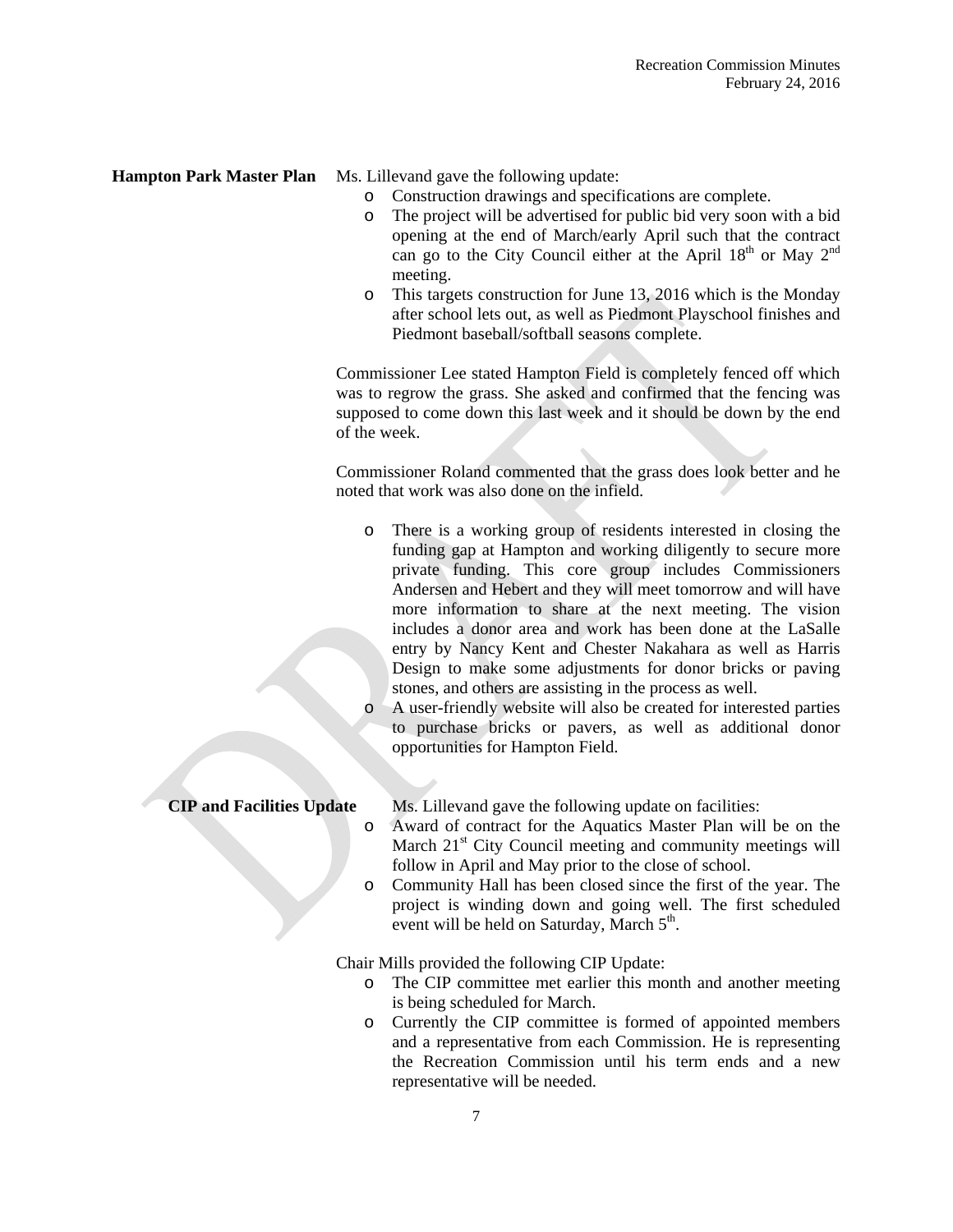o He stated the Hampton Field project is now moving forward which was supported by the CIP, as well as other projects.

Ms. Lillevand questioned if the CIP representative is required to be a Commission Chair. Chair Mills said he believes it could be any member on the Commission and he suggested continuing to look at opportunities that arise, given the many needed projects.

| Announcements,<br><b>Old Business</b> | None                                                                               |
|---------------------------------------|------------------------------------------------------------------------------------|
| <b>NEXT MEETING</b>                   | Wednesday, March 16, 2016                                                          |
| <b>ADJOURNMENT</b>                    | There being no further business, Chair Mills adjourned the meeting at<br>8:40 p.m. |